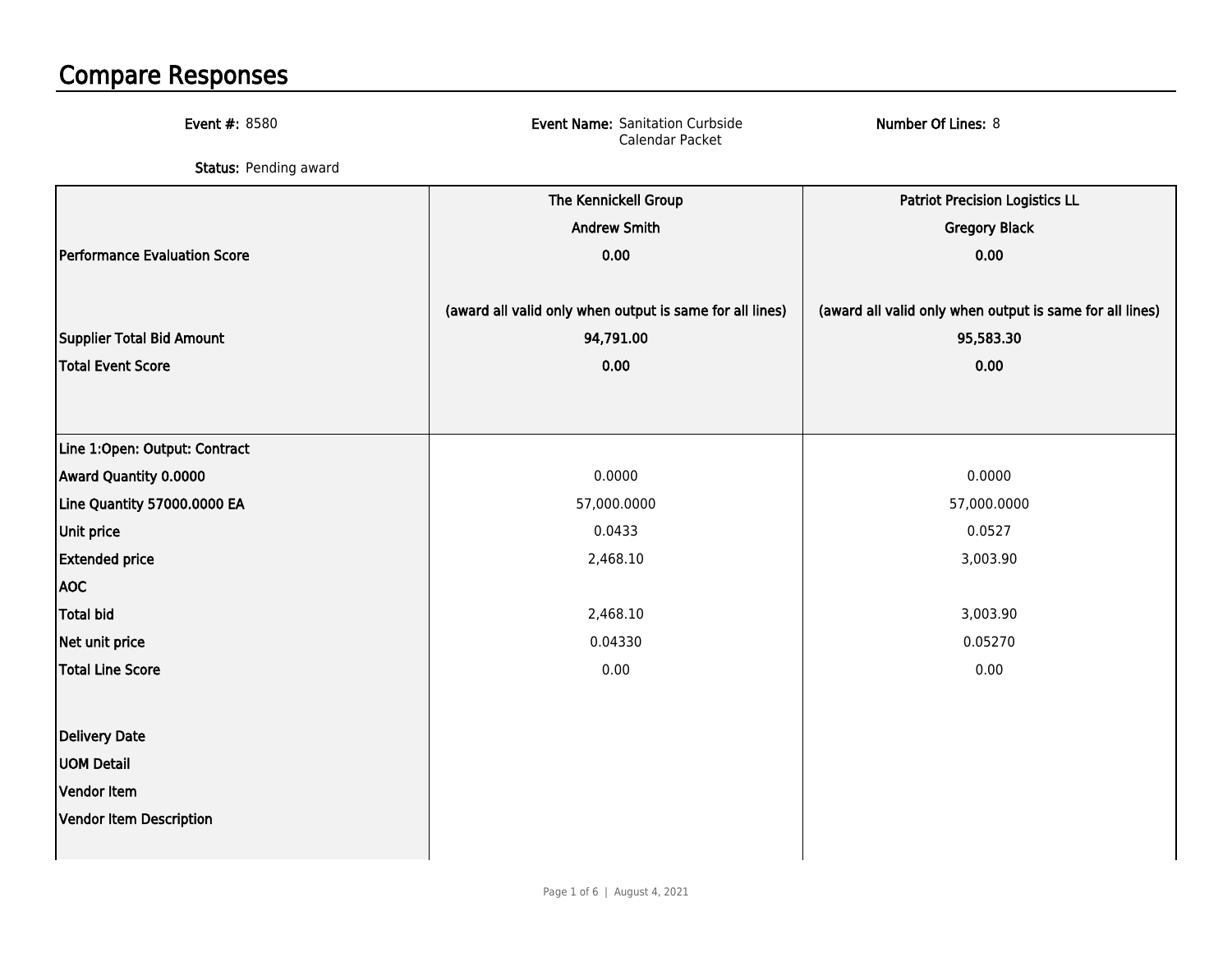## Compare Responses continued...

| Line 2:Open: Output: Contract |             |             |
|-------------------------------|-------------|-------------|
| Award Quantity 0.0000         | 0.0000      | 0.0000      |
| Line Quantity 57000.0000 EA   | 57,000.0000 | 57,000.0000 |
| Unit price                    | 0.4182      | 0.3409      |
| <b>Extended price</b>         | 23,837.40   | 19,431.30   |
| <b>AOC</b>                    |             |             |
| Total bid                     | 23,837.40   | 19,431.30   |
| Net unit price                | 0.41820     | 0.34090     |
| Total Line Score              | 0.00        | 0.00        |
|                               |             |             |
| Delivery Date                 |             |             |
| <b>UOM Detail</b>             |             |             |
| Vendor Item                   |             |             |
| Vendor Item Description       |             |             |
|                               |             |             |
|                               |             |             |
| Line 3:Open: Output: Contract |             |             |
| Award Quantity 0.0000         | 0.0000      | 0.0000      |
| Line Quantity 57000.0000 EA   | 57,000.0000 | 57,000.0000 |
| Unit price                    | 0.1191      | 0.1994      |
| <b>Extended price</b>         | 6,788.70    | 11,365.80   |
| <b>AOC</b>                    |             |             |
| <b>Total bid</b>              | 6,788.70    | 11,365.80   |
| Net unit price                | 0.11910     | 0.19940     |
| Total Line Score              | 0.00        | 0.00        |
|                               |             |             |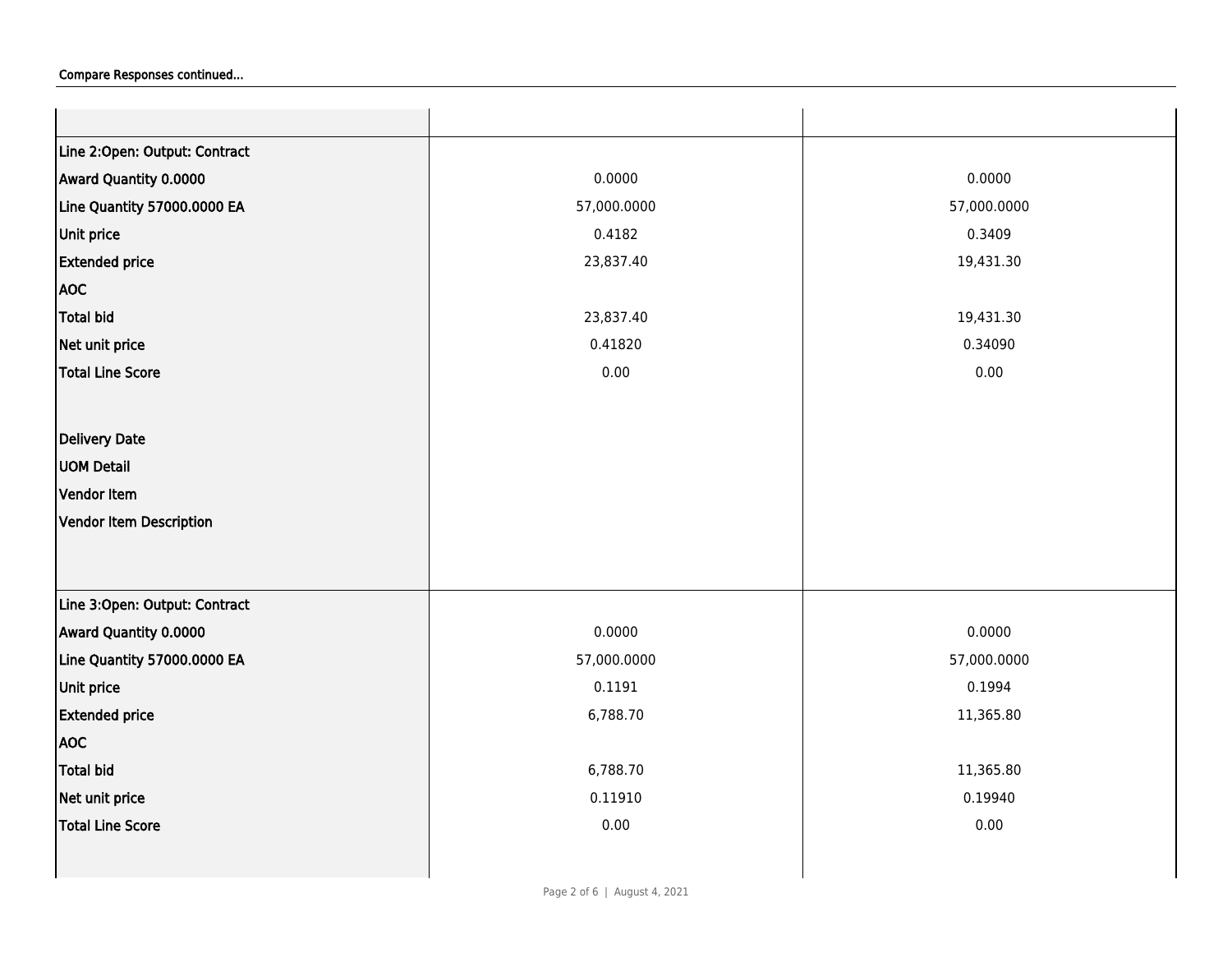| Delivery Date                  |             |             |
|--------------------------------|-------------|-------------|
| <b>UOM Detail</b>              |             |             |
| Vendor Item                    |             |             |
| <b>Vendor Item Description</b> |             |             |
|                                |             |             |
|                                |             |             |
| Line 4:Open: Output: Contract  |             |             |
| Award Quantity 0.0000          | 0.0000      | 0.0000      |
| Line Quantity 57000.0000 EA    | 57,000.0000 | 57,000.0000 |
| Unit price                     | 0.0972      | 0.1725      |
| <b>Extended price</b>          | 5,540.40    | 9,832.50    |
| <b>AOC</b>                     |             |             |
| <b>Total bid</b>               | 5,540.40    | 9,832.50    |
| Net unit price                 | 0.09720     | 0.17250     |
| <b>Total Line Score</b>        | $0.00\,$    | 0.00        |
| Delivery Date                  |             |             |
| <b>UOM Detail</b>              |             |             |
| Vendor Item                    |             |             |
| Vendor Item Description        |             |             |
|                                |             |             |
|                                |             |             |
| Line 5:Open: Output: Contract  |             |             |
| Award Quantity 0.0000          | 0.0000      | 0.0000      |
| Line Quantity 57000.0000 EA    | 57,000.0000 | 57,000.0000 |
| <b>Unit price</b>              | 0.0260      | 0.0234      |
| <b>Extended price</b>          | 1,482.00    | 1,333.80    |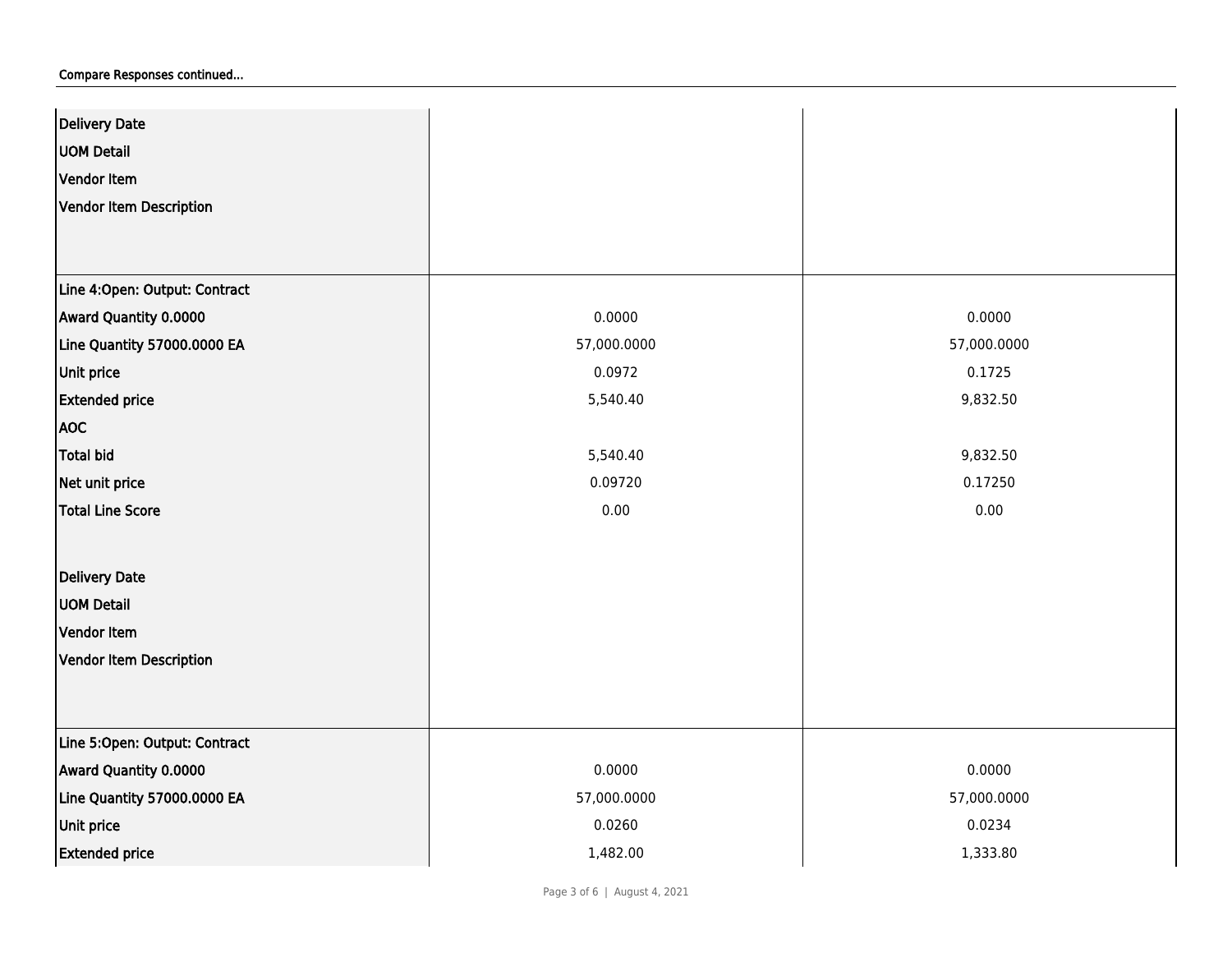Compare Responses continued...

| <b>AOC</b>                     |             |             |
|--------------------------------|-------------|-------------|
| <b>Total bid</b>               | 1,482.00    | 1,333.80    |
| Net unit price                 | 0.02600     | 0.02340     |
| <b>Total Line Score</b>        | 0.00        | 0.00        |
|                                |             |             |
| <b>Delivery Date</b>           |             |             |
|                                |             |             |
| <b>UOM Detail</b>              |             |             |
| Vendor Item                    |             |             |
| Vendor Item Description        |             |             |
|                                |             |             |
|                                |             |             |
| Line 6:Open: Output: Contract  |             |             |
| Award Quantity 0.0000          | 0.0000      | 0.0000      |
| Line Quantity 57000.0000 EA    | 57,000.0000 | 57,000.0000 |
| Unit price                     | 0.0505      | 0.0527      |
| <b>Extended price</b>          | 2,878.50    | 3,003.90    |
| <b>AOC</b>                     |             |             |
| <b>Total bid</b>               | 2,878.50    | 3,003.90    |
| Net unit price                 | 0.05050     | 0.05270     |
| <b>Total Line Score</b>        | 0.00        | 0.00        |
|                                |             |             |
| <b>Delivery Date</b>           |             |             |
| <b>UOM Detail</b>              |             |             |
|                                |             |             |
| Vendor Item                    |             |             |
| <b>Vendor Item Description</b> |             |             |
|                                |             |             |
|                                |             |             |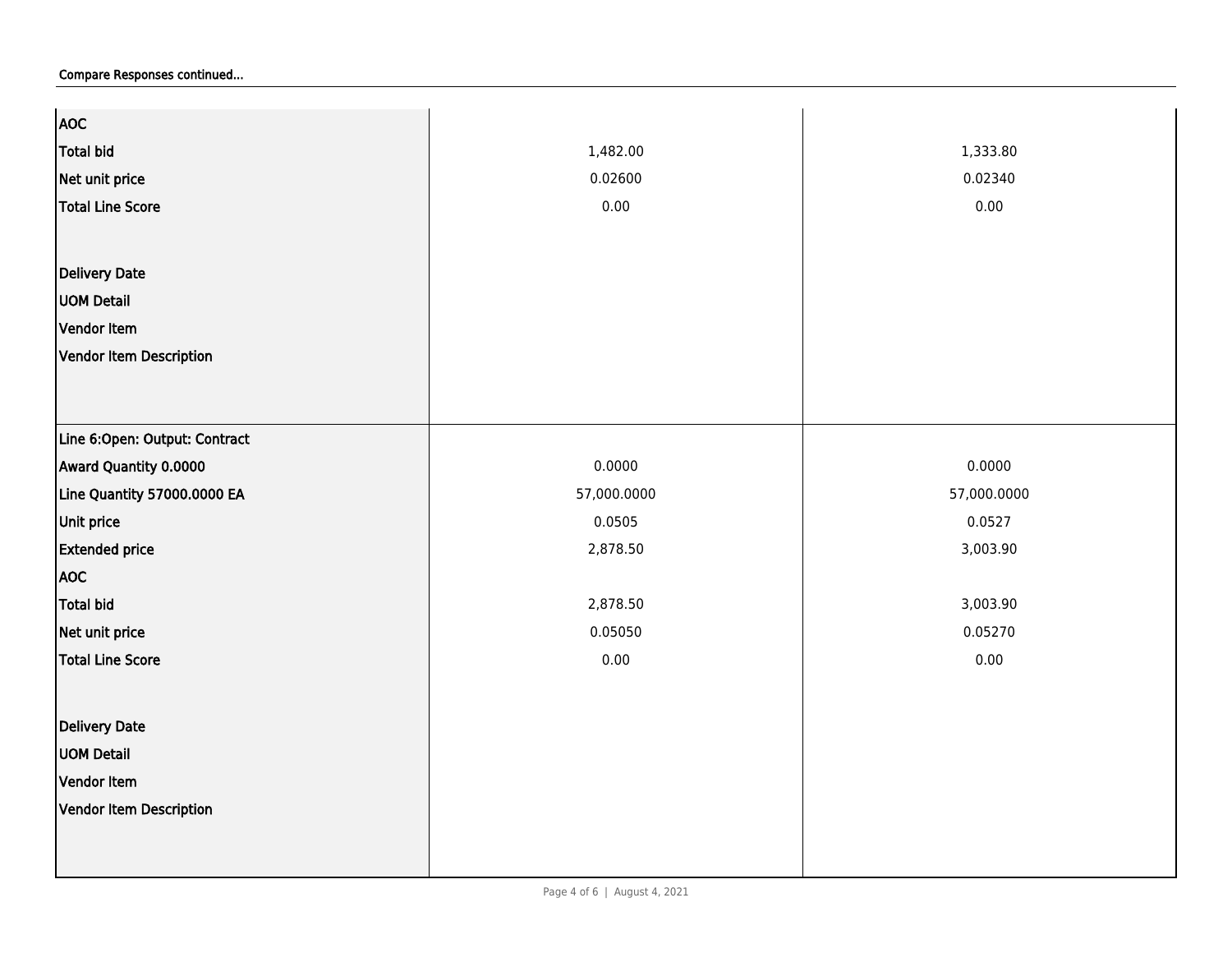| Line 7: Open: PRINTING OF RECYCLING MAGNETS 11<br>Output: Contract |             |             |
|--------------------------------------------------------------------|-------------|-------------|
| Award Quantity 0.0000                                              | 0.0000      | 0.0000      |
| Line Quantity 57000.0000 EA                                        | 57,000.0000 | 57,000.0000 |
| Unit price                                                         | 0.7606      | 0.5932      |
| <b>Extended price</b>                                              | 43,354.20   | 33,812.40   |
| <b>AOC</b>                                                         |             |             |
| <b>Total bid</b>                                                   | 43,354.20   | 33,812.40   |
| Net unit price                                                     | 0.76060     | 0.59320     |
| <b>Total Line Score</b>                                            | 0.00        | 0.00        |
|                                                                    |             |             |
| <b>Delivery Date</b>                                               |             |             |
| <b>UOM Detail</b>                                                  |             |             |
| <b>Vendor Item</b>                                                 |             |             |
| <b>Vendor Item Description</b>                                     |             |             |
|                                                                    |             |             |
|                                                                    |             |             |
| Line 8:Open: PRINTING OF BAGS 9 X 14 Output: Contract              |             |             |
| Award Quantity 0.0000                                              | 0.0000      | 0.0000      |
| Line Quantity 57000.0000 EA                                        | 57,000.0000 | 57,000.0000 |
| Unit price                                                         | 0.1481      | 0.2421      |
| <b>Extended price</b>                                              | 8,441.70    | 13,799.70   |
| <b>AOC</b>                                                         |             |             |
| <b>Total bid</b>                                                   | 8,441.70    | 13,799.70   |
| Net unit price                                                     | 0.14810     | 0.24210     |
| <b>Total Line Score</b>                                            | 0.00        | 0.00        |
|                                                                    |             |             |